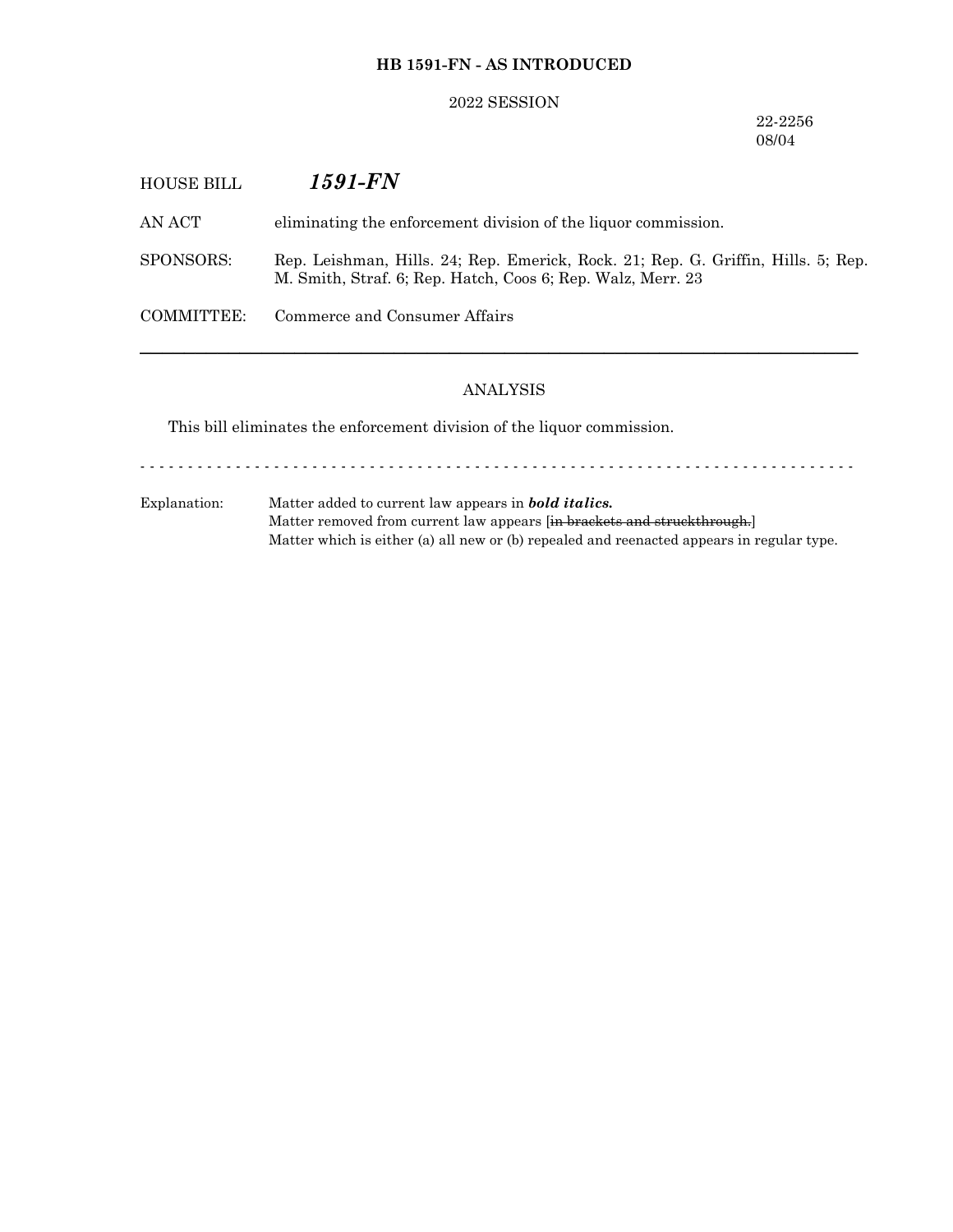### **HB 1591-FN - AS INTRODUCED**

### STATE OF NEW HAMPSHIRE

*In the Year of Our Lord Two Thousand Twenty Two*

AN ACT eliminating the enforcement division of the liquor commission.

*Be it Enacted by the Senate and House of Representatives in General Court convened:*

1 Liquor Commission; Division of Enforcement and Licensing Renamed Division of Education and Licensing. Amend RSA 176:8 to read as follows: 1 2

176:8 Divisions and Directors. The commission shall have 3 divisions under the direction of unclassified division directors. The directors shall be nominated by the commissioner for appointment by the governor with the consent of the council and shall serve for terms of 4 years dependent upon maintaining good behavior and competence. There shall be a division of marketing, merchandising, and warehousing, a division of administration, and a division of [enforcement] *education* and licensing. The director of the division of [enforcement] *education* and licensing shall be subject to a background check by the state police prior to appointment. 3 4 5 6 7 8 9

2 Liquor Commission; Liquor Investigator Renamed Liquor Specialist. Amend RSA 176:9 to read as follows: 10 11

12

176:9 Liquor [Investigator] *License Specialists*; Training.

I. The commission may, subject to rules adopted by the director of personnel, employ and dismiss liquor [investigators] *license specialists*. Liquor [investigators] *license specialists* shall, under the direction of the commission, investigate any or all matters arising under this title. 13 14 15

16

II. [Any new liquor investigator employed by the commission under this section after August 13, 1985, shall, within 6 months of employment, satisfactorily complete a preparatory police training program as provided by RSA 106-L:6, unless he or she has already completed such a program. 17 18

III.] The commissioner, deputy commissioner, assistant, or liquor [investigator] *license specialist* may enter any place where liquor, beverages, tobacco products, e-cigarettes are sold or manufactured, [at any time] *during business hours*, and may examine any license or permit issued or purported to have been issued under the terms of this title. They shall make complaints for violations of this title. 19 20 21 22 23

3 Closing of State Stores; Enforcement and Licensing Division Renamed. Amend RSA 177:2, II to read as follows: 24 25

II. In order to properly reflect the operating expenses of each state store, the commission shall prepare annually an indirect cost allocation plan for all indirect operating expenses of the commission. All such expenses of the commission, with the exception of the [enforcement] *education* and licensing division operating expenses, shall be included in the plan and allocated to all state stores on a consistent, rational basis. No later than 30 days following the closure of any 26 27 28 29 30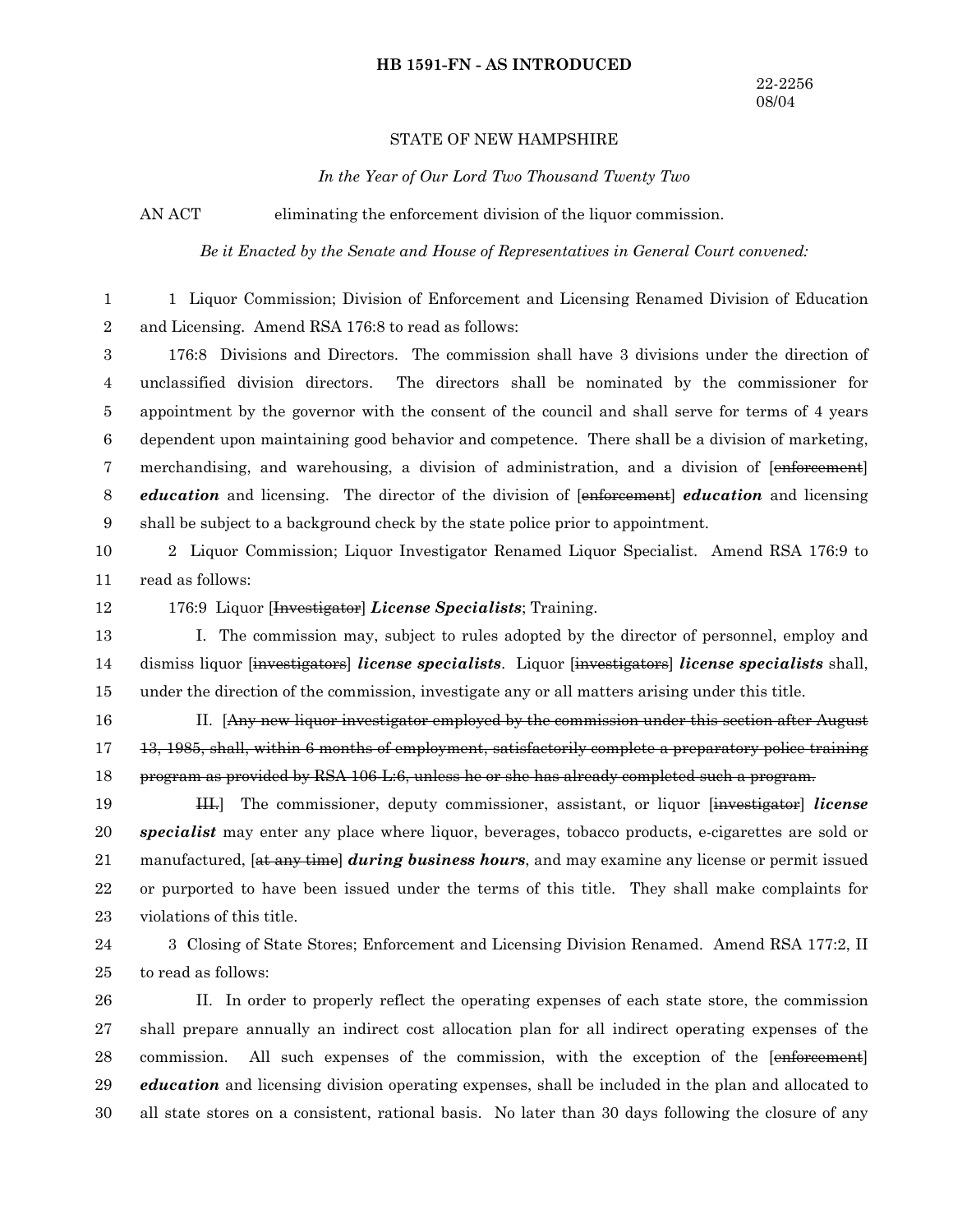### **HB 1591-FN - AS INTRODUCED - Page 2 -**

state liquor store, the commission shall submit a revised indirect cost allocation plan to the fiscal committee of the general court and the governor and council for approval. 4 Liquor/Wine/Beverage Warehouse License; Division of Enforcement and Licensing Renamed. Amend RSA 178:11, V to read as follows: V. Liquor/wine/beverage warehousers shall submit a monthly report both to the liquor commission [enforcement] *education* and licensing division and the marketing, merchandising, and warehousing division of the commission by the tenth day of the following month indicating the quantity, type, size, and brands of all product received, stored, or shipped on their premises. 5 On-Premises Cocktail Lounge Licenses; Enforcement and Licensing Division Renamed. Amend RSA 178:22, V(h)(12) to read as follows: (12) Violations of subparagraph  $(h)(11)$  [of this subparagraph] shall be investigated by the [enforeement] *education* division of the liquor commission and directed to the department of justice for examination of issues unrelated to this title. 6 Alcohol Consultant; Enforcement and Licensing Division Renamed. Amend the introductory paragraph of RSA 178:27-a, VI to read as follows: VI. Alcohol consultants shall register each educational event with the liquor commissiondivision of [enforeement] *education* and licensing. The commission shall adopt rules, pursuant to RSA 541-A, relative to: 7 Fees; Expiration Dates; Enforcement and Licensing Division Renamed. Amend RSA 178:29, VIII(b) to read as follows: (b) After one year, a licensee may select the anniversary month in which to renew a license. A licensee may change the anniversary renewal month of a license once by making a written request to the director of [enforcement] *education* and licensing. A licensee who changes the anniversary renewal month of a license shall not change the anniversary renewal month for a period of 3 years from the selected month. Nothing in this paragraph shall be construed to be contrary to the provisions of RSA 178:3 or commission rules. 8 Transportation of Beverages and Wine; Liquor Investigators Renamed. Amend RSA 179:15, V to read as follows: V. Every person operating such a vehicle, when engaged in such transportation or delivery, shall carry a copy of the license in the vehicle so operated, and shall carry such evidence as the commission by rule may prescribe showing the origin and destination of the beverages and wines being transported or delivered. Upon demand of any [law enforcement officer, investigator,] *liquor license specialist* or employee of the commission, the person operating such vehicle shall produce for inspection a copy of the license and the evidence required by this section. Failure to produce such license or evidence shall constitute prima facie evidence of unlawful transportation. Except as otherwise provided, beverages and wines may be transported within the state only by a railroad or steamboat corporation or by a person regularly and lawfully conducting a general express or 1 2 3 4 5 6 7 8 9 10 11 12 13 14 15 16 17 18 19 20 21 22 23 24 25 26 27 28 29 30 31 32 33 34 35 36 37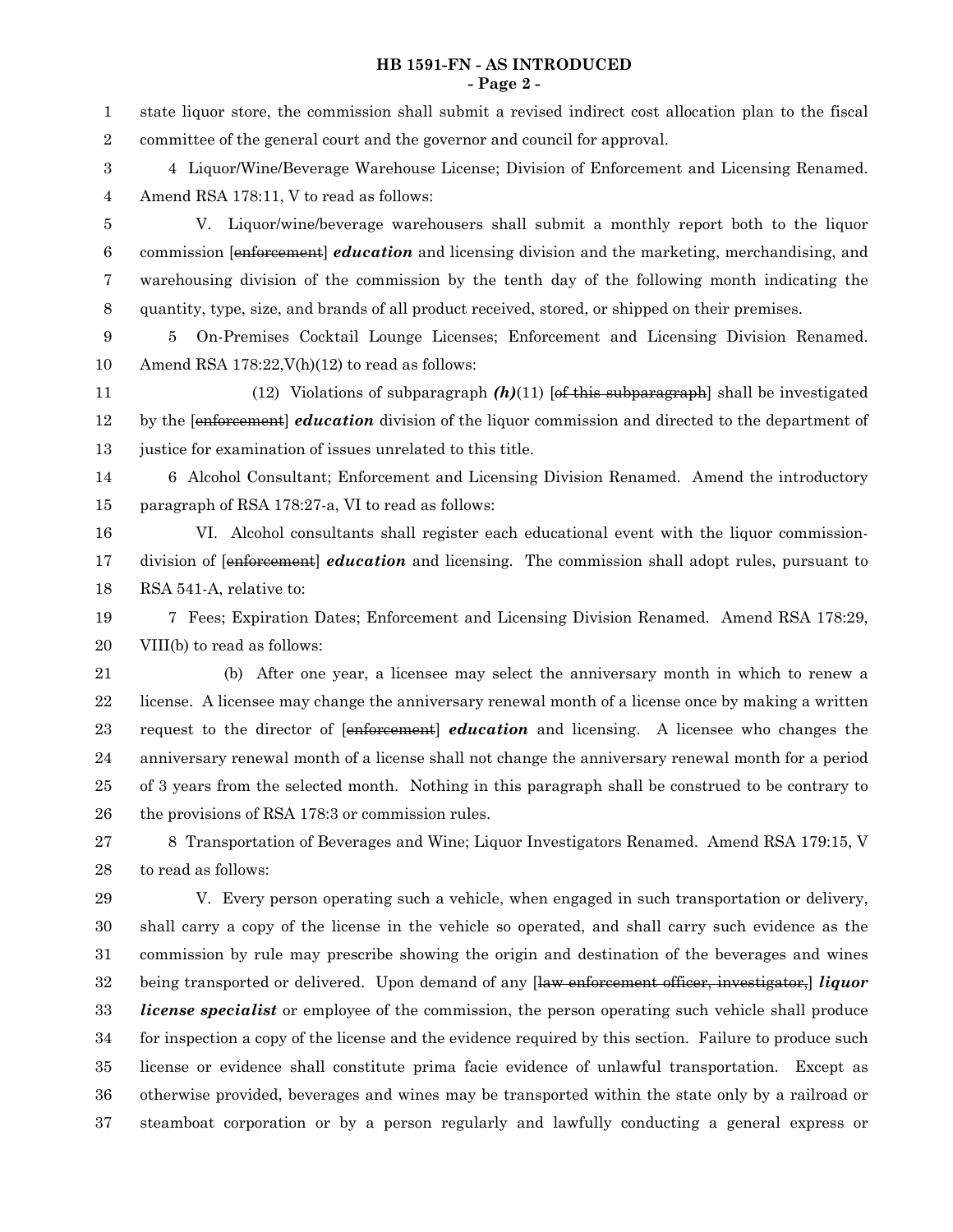### **HB 1591-FN - AS INTRODUCED - Page 3 -**

trucking business, and in each case holding a valid carrier's license issued by the commission. Nothing in this section shall prohibit individual retail licensees from arranging for the delivery of wine products to a location central for the parties involved. 1 2 3

9 Retention of Invoices and Sale and Delivery Slips; Liquor Investigators Renamed. Amend RSA 179:35 to read as follows: 4 5

179:35 Retention of Invoices and Sale and Delivery Slips. All invoices, sales slips and delivery slips, current and covering a period of 60 days prior to the current date pertaining to purchases of beverages and liquor shall be retained by the licensee on the premises or be readily available for examination by the commission or its liquor [investigators] *license specialists*. 6 7 8 9

10 Prosecutions; Liquor; January 1, 2023. RSA 179:59 is repealed and reenacted to read as follows: 10 11

179:59 Prosecutions. Any person violating the provisions of any law under Title XIII may be prosecuted by county or city attorneys, or by sheriffs or their deputies, or by police officials of towns. 12 13

11 Interference with Liquor Investigators; Renamed Liquor License Specialists. Amend RSA 179:60 to read as follows: 14 15

179:60 Interference With Liquor [Investigators] *License Specialists*. It shall be unlawful to [resist or attempt to resist arrest by a liquor investigator], or to obstruct, or to intimidate or interfere with a liquor [investigator] *license specialist* in the performance of his *or her* duty. Any person who violates any of the provisions of this section shall be guilty of a misdemeanor. 16 17 18 19

12 Enforcement and Licensing Renamed. Amend RSA 21-J:14, V(d)(9) to read as follows: 20

(9) An officer or employee of the division of enforcement of the liquor commission, pursuant to an agreement for exchange of information between the department and the division of [enforcement] *education and licensing*, for the purposes of, and only to the extent necessary for, the administration and enforcement of RSA 78:16. Officers or employees of the division of [enforcement] *education and licensing* having any confidential and privileged department information obtained from the department pursuant to the exchange agreement authorized under this subparagraph shall be subject to the provisions of this section. 21 22 23 24 25 26 27

13 Enforcement and Licensing Division Renamed. Amend RSA 94:1-a, I(a) GG to read as follows: 28 29

30

31

# GG Liquor commission director of [enforcement] *education* and licensing

14 Enforcement and Licensing Division Renamed. Amend RSA 179:13, V to read as follows:

V. Each wholesale distributor, brew pub licensee, nano brewery, or beverage manufacturer shall notify any retailer reported to the commission pursuant to RSA 179:13, I who is delinquent in making payment of accounts. Notification shall be delivered in writing to the licensee by a representative of the wholesaler, brew pub licensee, nano brewery, or beverage manufacturer. Proof of notification shall be forwarded to the commission, whose [enforcement] *education and licensing* division shall issue an administrative notice for a violation of the provisions of RSA 179:13, I and 32 33 34 35 36 37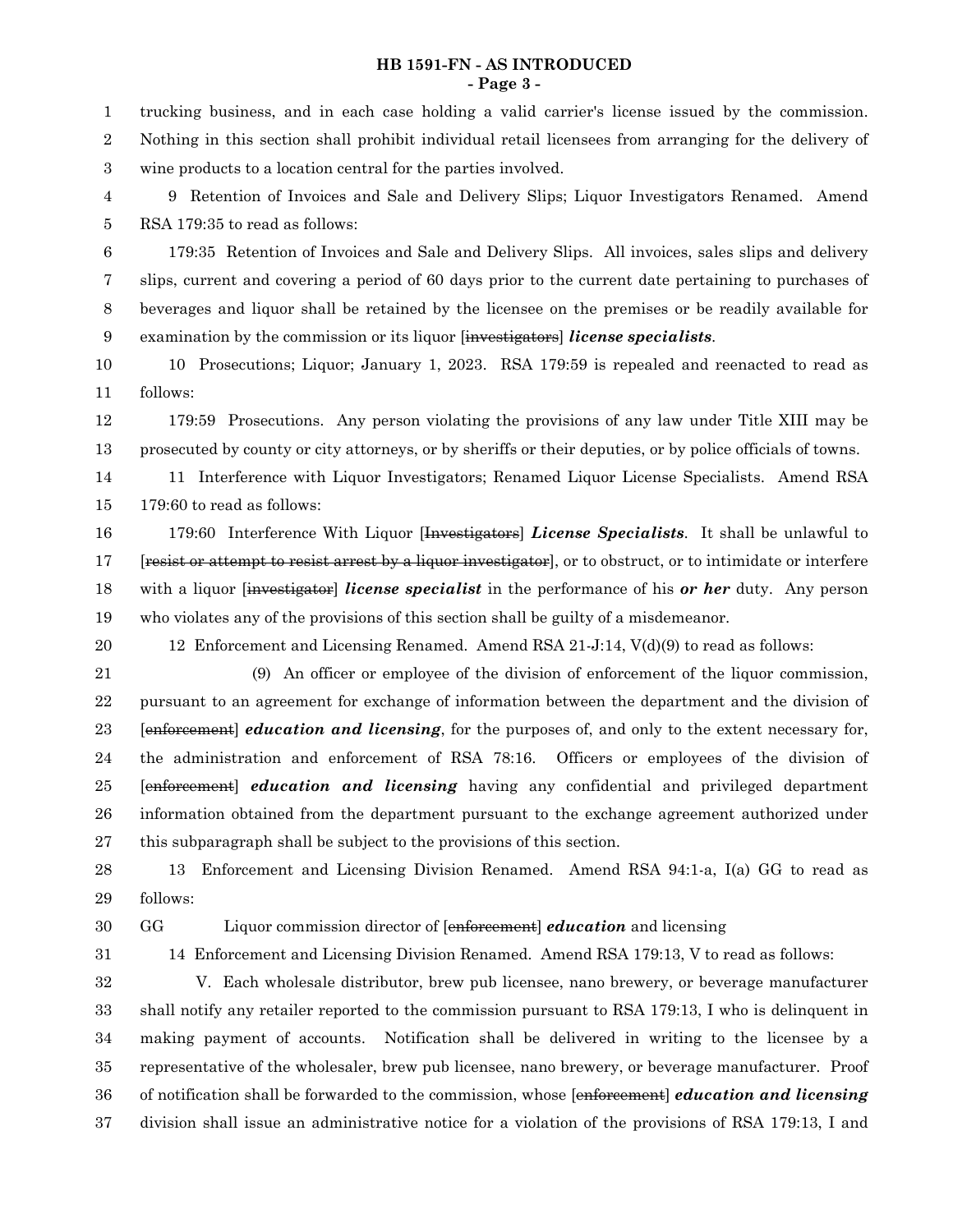## **HB 1591-FN - AS INTRODUCED - Page 4 -**

shall forward a report of violation for administrative action. Any license issued to any business violating the provisions of RSA 179:13, I may be suspended by the commission for nonpayment of accounts which are delinquent more than 15 days from the date of the wholesale distributor's, brew pub licensee's, nano brewery's, or beverage manufacturer's notification, providing the requirements of this section have been met. 15 Effective Date. 1 2 3 4 5 6

- I. Section 10 of this act shall take effect January 1, 2023. 7
- II. The remainder of this act shall take effect July 1, 2022. 8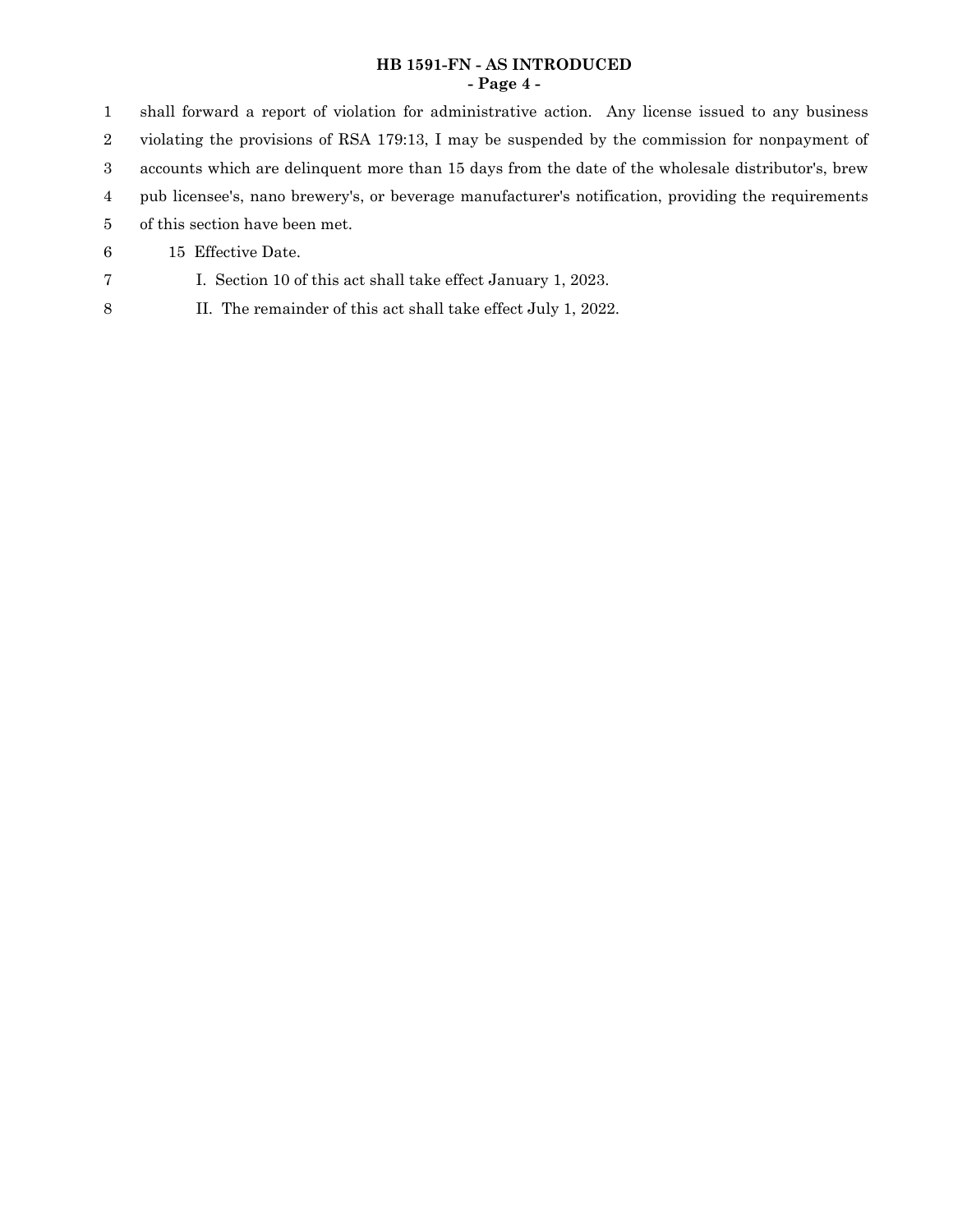LBA 22-2256 12/14/21

## **HB 1591-FN- FISCAL NOTE AS INTRODUCED**

AN ACT eliminating the enforcement division of the liquor commission.

**FISCAL IMPACT: [ X ] State [ ] County [ ] Local [ ] None**

|                        | <b>Estimated Increase / (Decrease)</b> |     |                            |                            |                            |
|------------------------|----------------------------------------|-----|----------------------------|----------------------------|----------------------------|
| <b>STATE:</b>          | FY 2022                                |     | <b>FY 2023</b>             | FY 2024                    | <b>FY 2025</b>             |
| Appropriation          |                                        | \$0 | \$0                        | \$0                        | \$0                        |
| Revenue                |                                        | \$0 | Indeterminable<br>Decrease | Indeterminable<br>Decrease | Indeterminable<br>Decrease |
| <b>Expenditures</b>    |                                        | \$0 | Indeterminable             | Indeterminable             | Indeterminable             |
| <b>Funding Source:</b> | [X] General<br>Fund                    |     | Education                  | Highway                    | [X] Other - Liquor         |

## **COUNTY:**

| Kevenue             | \$0 | \$0                        | \$0                        | \$0                        |
|---------------------|-----|----------------------------|----------------------------|----------------------------|
| <b>Expenditures</b> | \$0 | Indeterminable<br>Increase | Indeterminable<br>Increase | Indeterminable<br>Increase |

**LOCAL:**

| Revenue             | \$0 | $\$0$                      | \$0                        | \$0                        |
|---------------------|-----|----------------------------|----------------------------|----------------------------|
| <b>Expenditures</b> | \$0 | Indeterminable<br>Increase | Indeterminable<br>Increase | Indeterminable<br>Increase |

## **METHODOLOGY:**

This bill eliminates the enforcement division of the liquor commission. The New Hampshire Liquor Commission offers the following information and assumptions concerning the fiscal impact of this bill:

- · The bill does not eliminate liquor investigator positions but appears to reclassify them into the category of liquor license specialist, labor grade 18. Under State personnel rules, because the reclassification is being made through legislation, the liquor investigators reclassified to liquor licensing specialist must be paid at the liquor investigator rate for a period of 2 years. Therefore the reclassifications may not result in salary and benefit savings for 2 years.
- · The bill could result in a loss of federal funding to the Department of Health and Human Services that obtains federal funds based upon law enforcement data generated by the Commission's division of enforcement.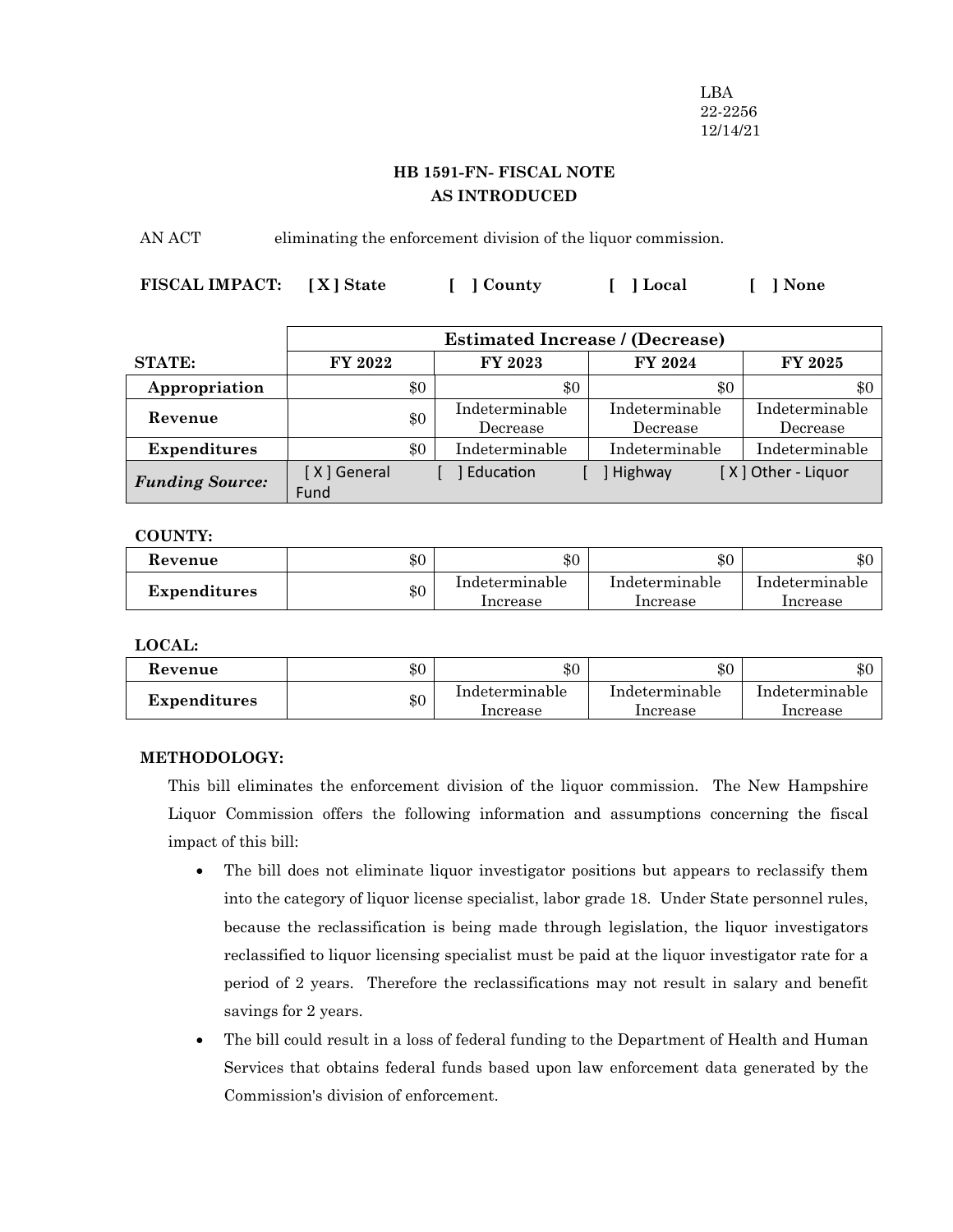- The Commission assumes the State would be obligated to provide funds to support local law enforcement who would be expected to assume the enforcement division activities once this function is removed from the Liquor Commission. Based on communications with local and state law enforcement, the Commission assumes local and state law enforcement will not engage in the enforcement of the Liquor statutes unless there is funding to train their officers and money to fund these activities.
- · The Commission assumes most liquor investigators would leave Commission employment rather than accept the position changes and the change in their retirement benefits. This would result in an indeterminable loss of revenue to the general fund as there would be fewer people performing licensing and enforcement functions. The Commission cannot predict how long the replacement/hiring process would take or predict the impact on the licensed community.
- The Enforcement Division has primary enforcement responsibility for Chapter 126-K Youth Access to and Use of Tobacco Products. Investigators conduct investigations regarding the distribution of tobacco products to minors. Without changes made to Chapter 126-K, the commission would still be the primary enforcement agency but without authority to enforce these laws.
- · Because Title XIII offenses include violations, misdemeanors and felonies, the County Attorney's would see increased activities as cases previously handled administratively by the Commission would now be brought for criminal prosecution by county prosecutors.

The Department of Health and Human (DHHS) services indicates federal law (Public Law 102- 321, Sec 1926, USC 300x-6, the "Synar Amendment") requires all states and territories to enact and enforce laws prohibiting the sale of tobacco to minors. This mandate's requirements must be met and documented in order for a State to be awarded the Substance Abuse Block Grant (SABG). The State receives \$12 million under the SABG to support the delivery of services and supports for prevention, treatment and recovery. In New Hampshire, DHHS has a memorandum of understanding with the Liquor Enforcement Division providing the Division with \$50,000 to fulfill this requirement. The Department states the Enforcement Division has the resources, staffing, expertise and experience to meet the deliverables of the Synar Amendment. The Department assumes if it were to contract with local police departments for enforcement and compliance there would be additional costs to contract with multiple agencies, to recruit and retain a dedicated enforcement officer, train the officer, to recruit, train and compensate underage buyers, and to implement policies and procedures, and meet the reporting requirements. The Department indicates these costs are indeterminable, but expects they would be significant.